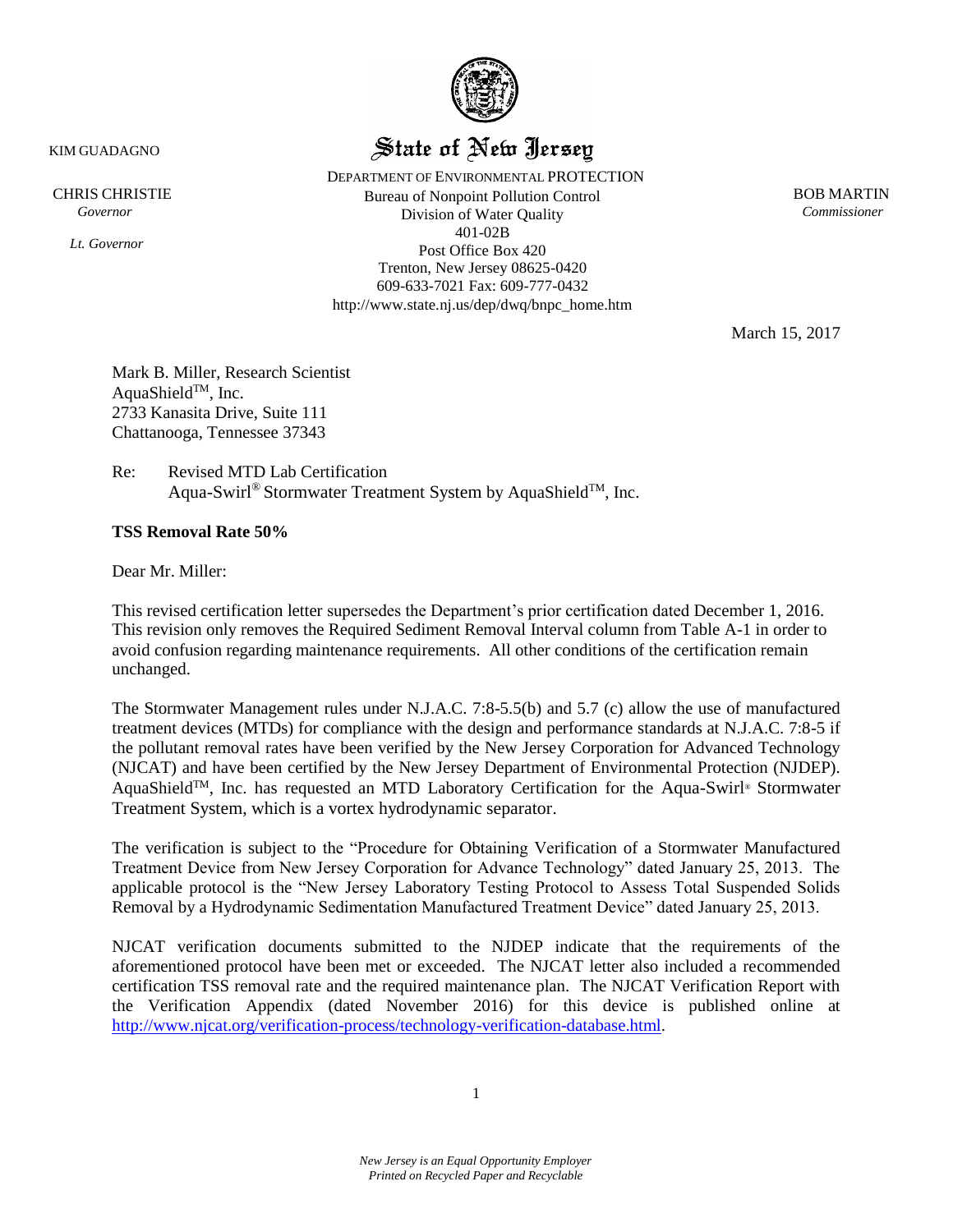**The NJDEP certifies the use of the Aqua-Swirl® Stormwater Treatment System by AquaShieldTM, Inc. at a TSS removal rate of 50% when designed, operated, and maintained in accordance with the information provided in the Verification Appendix and the following conditions:**

- 1. The maximum treatment flow rate (MTFR) for the manufactured treatment device (MTD) is calculated using the New Jersey Water Quality Design Storm (1.25 inches in 2 hrs) in N.J.A.C. 7:8-5.5.
- 2. The Aqua-Swirl® stormwater treatment device shall be installed using the same configuration reviewed by NJCAT and shall be sized in accordance with the criteria specified in item 6 below.
- 3. This Aqua-Swirl<sup>®</sup> stormwater treatment device cannot be used in series with another MTD or a media filter (such as a sand filter) to achieve an enhanced removal rate for total suspended solids (TSS) removal under N.J.A.C. 7:8-5.5.
- 4. Additional design criteria for MTDs can be found in Chapter 9.6 of the New Jersey Stormwater Best Management Practices (NJ Stormwater BMP) Manual which can be found on-line at [www.njstormwater.org.](http://www.njstormwater.org/)
- 5. The maintenance plan for a site using this device shall incorporate, at a minimum, the maintenance requirements for the Aqua-Swirl® stormwater treatment device. A copy of the maintenance plan is attached to this certification. However, it is recommended to review the maintenance website at [http://www.aquashieldinc.com/uploads/1/3/6/1/13618853/aqua](http://www.aquashieldinc.com/uploads/1/3/6/1/13618853/aqua-swirl_i_m_manual_11-16.pdf)[swirl\\_i\\_m\\_manual\\_11-16.pdf](http://www.aquashieldinc.com/uploads/1/3/6/1/13618853/aqua-swirl_i_m_manual_11-16.pdf) for any changes to the maintenance requirements.
- 6. Sizing Requirements:

The example below demonstrates the sizing procedure for the Aqua-Swirl®:

Example: A 0.25-acre impervious site is to be treated to 50% TSS removal using an Aqua-Swirl<sup>®</sup>. The impervious site runoff (Q) based on the New Jersey Water Quality Design Storm was determined to be 0.79 cfs.

Maximum Treatment Flow Rate (MTFR) Evaluation:

The site runoff (Q) was based on the following: time of concentration = 10 minutes i=3.2 in/hr (page 5-8, Fig. 5-3 of the NJ Stormwater BMP Manual) c=0.99 (runoff coefficient for impervious) Q=ciA=0.99x3.2x0.25=0.79 cfs

Given the site runoff is 0.79 cfs and based on Table A-1 below, the Aqua-Swirl<sup>®</sup> Model AS-4 with an MTFR of 1.18 cfs would be the smallest model approved that could be used for this site that could remove 50% of the TSS from the impervious area without exceeding the MTFR.

The sizing table corresponding to the available system models is noted below. Additional specifications regarding each model can be found in the Verification Appendix under Table A-2.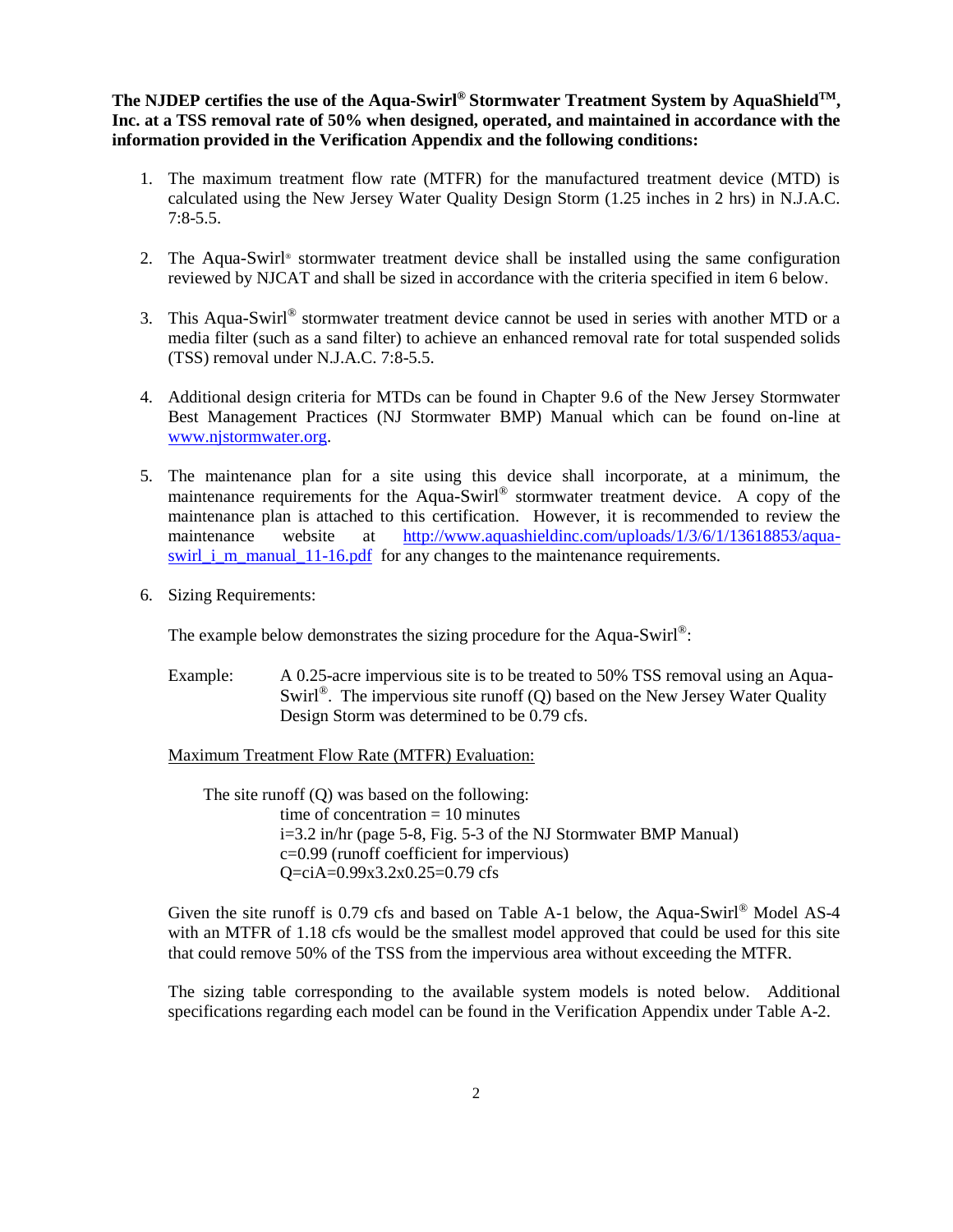|              |                   | <b>NJDEP 50%</b> |                  |                  | 50%            |
|--------------|-------------------|------------------|------------------|------------------|----------------|
|              |                   | <b>TSS</b>       |                  |                  | <b>Maximum</b> |
|              |                   | <b>Maximum</b>   |                  | <b>Hydraulic</b> | Sediment       |
|              | <b>Manhole</b>    | <b>Treatment</b> | <b>Treatment</b> | <b>Loading</b>   | <b>Storage</b> |
|              | <b>Diameter</b>   | <b>Flow Rate</b> | Area             | Rate             | <b>Volume</b>  |
| <b>Model</b> | (f <sup>t</sup> ) | (cfs)            | (ft2)            | (gpm/ft2)        | (ft3)          |
| $AS-2$       | 2.5               | 0.36             | 4.9              | 33.4             | 2.86           |
| $AS-3$       | 3.5               | 0.71             | 9.6              | 33.4             | 5.60           |
| $AS-4$       | 4.5               | 1.18             | 15.9             | 33.4             | 9.28           |
| $AS-5$       | 5                 | 1.46             | 19.6             | 33.4             | 11.43          |
| $AS-6$       | 6                 | 2.11             | 28.3             | 33.4             | 16.51          |
| $AS-7$       | 7                 | 2.87             | 38.5             | 33.4             | 22.46          |
| $AS-8$       | 8                 | 3.74             | 50.3             | 33.4             | 29.34          |
| $AS-9$       | 9                 | 4.73             | 63.6             | 33.4             | 37.10          |
| $AS-10$      | 10                | 5.84             | 78.5             | 33.4             | 45.79          |
| $AS-11$      | 11                | 7.07             | 95.0             | 33.4             | 55.42          |
| $AS-12$      | 12                | 8.42             | 113.1            | 33.4             | 65.98          |
| $AS-13$      | 13                | 9.87             | 132.7            | 33.4             | 77.41          |

Table A-1 MTFRs for Aqua-Swirl® Models

A detailed maintenance plan is mandatory for any project with a Stormwater BMP subject to the Stormwater Management Rules, N.J.A.C. 7:8. The plan must include all of the items identified in the Stormwater Management Rules, N.J.A.C. 7:8-5.8. Such items include, but are not limited to, the list of inspection and maintenance equipment and tools, specific corrective and preventative maintenance tasks, indication of problems in the system, and training of maintenance personnel. Additional information can be found in Chapter 8: Maintenance and Retrofit of Stormwater Management Measures.

If you have any questions regarding the above information, please contact Mr. Shashi Nayak of my office at (609) 633-7021.

Sincerely,

James J. Murphy, Chief Bureau of Nonpoint Pollution Control

Attachment: Maintenance Plan

cc: Chron File Richard Magee, NJCAT Vince Mazzei, NJDEP - DLUR Ravi Patraju, NJDEP - BES Gabriel Mahon, NJDEP - BNPC Shashi Nayak, NJDEP - BNPC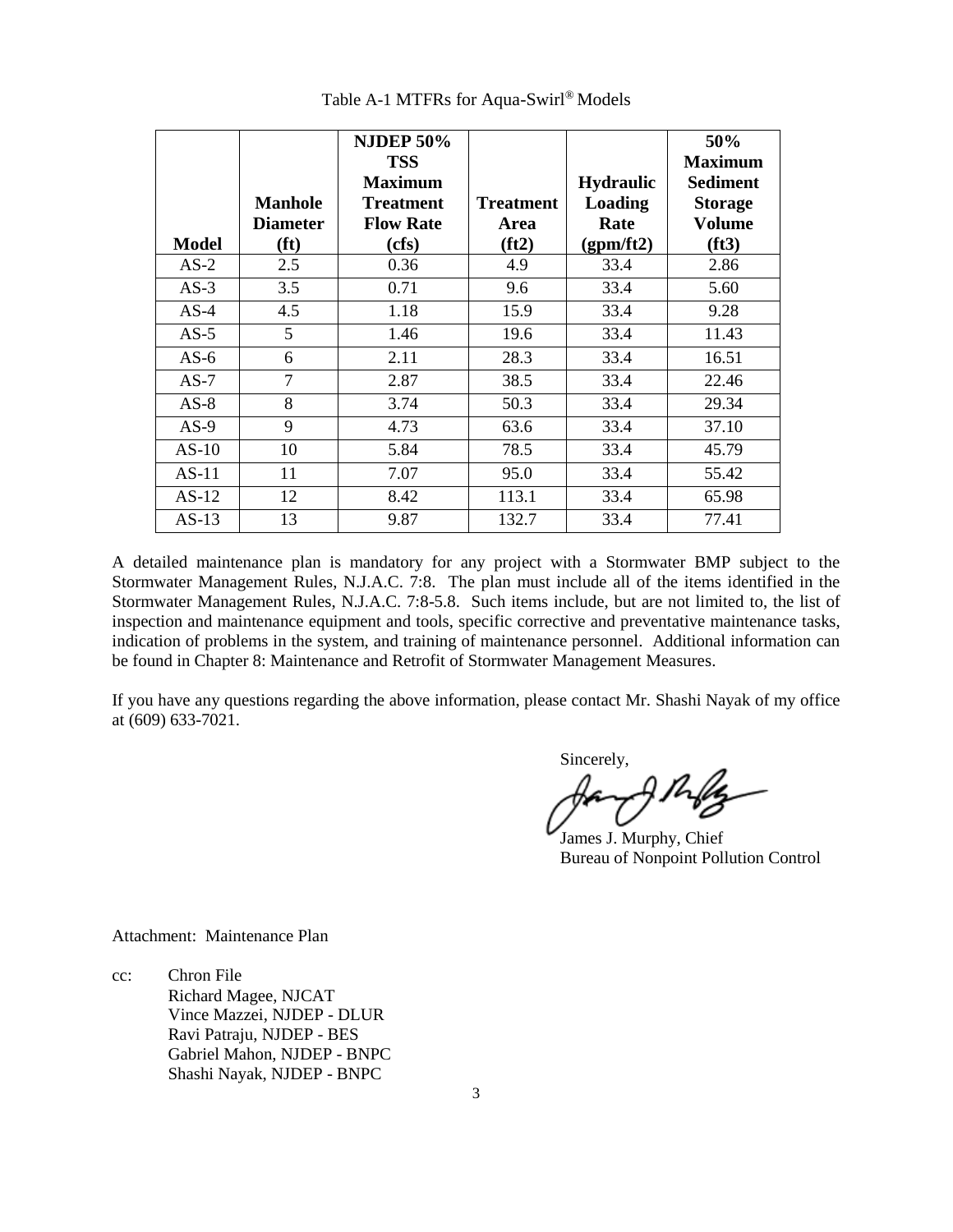

# **Aqua-Swirl® Stormwater Treatment System**

# **Inspection and Maintenance Manual**



**AquaShieldTM, Inc. 2733 Kanasita Drive Suite 111 Chattanooga, TN 37343 Toll free (888) 344-9044 Phone: (423) 870-8888 Fax: (423) 826-2112 Email: info@aquashieldinc.com [www.aquashieldinc.com](http://www.aquashieldinc.com/)**

**November 2016**

 $\odot$  AquaShield<sup>TM</sup>, Inc. 2016. All rights reserved.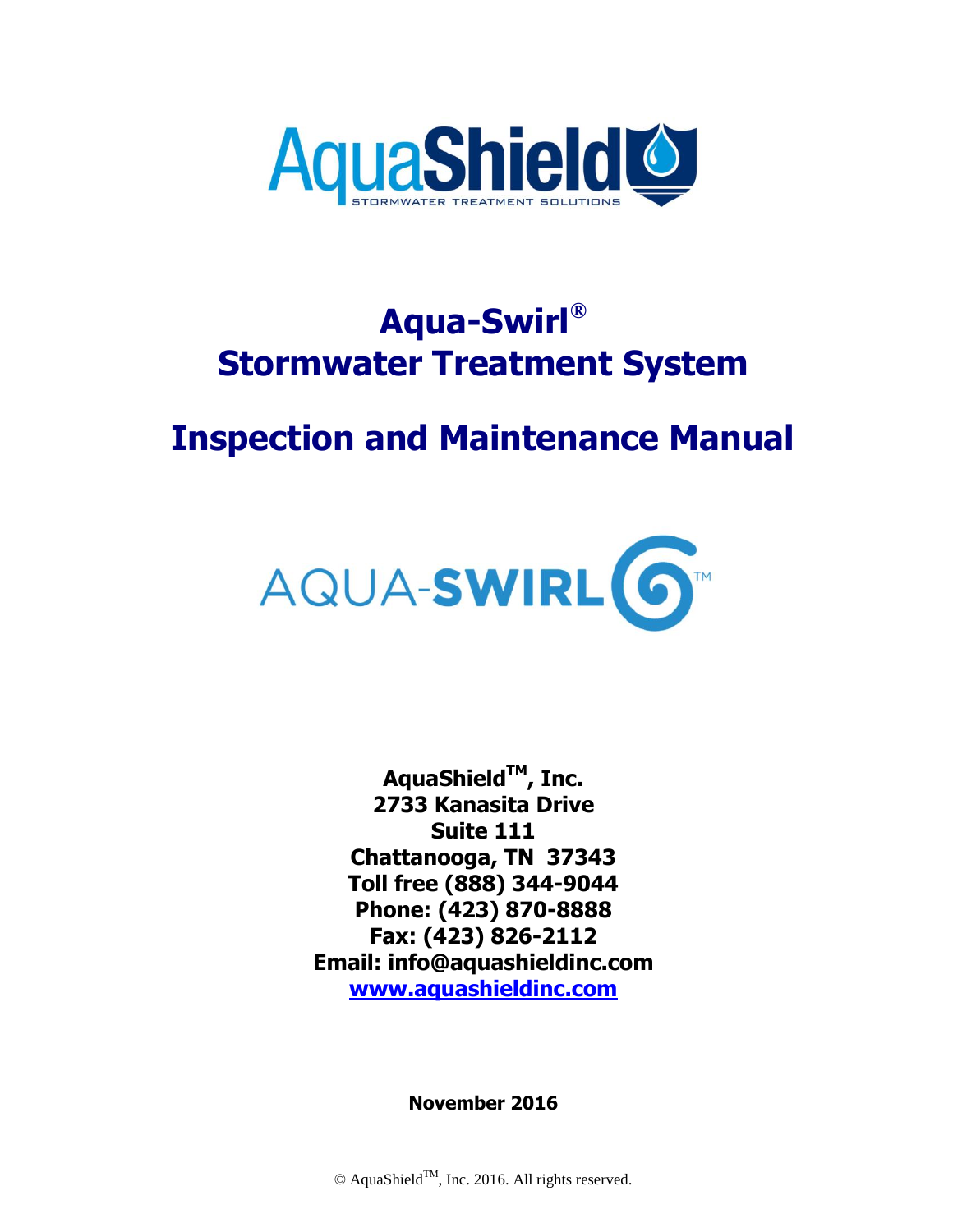

# **Aqua-Swirl® Stormwater Treatment System**

The Aqua-Swirl® Stormwater Treatment System (Aqua-Swirl®) is a vortex-type hydrodynamic separator designed and supplied by AquaShield<sup>TM</sup>, Inc. (AquaShield<sup>TM</sup>). Aqua-Swirl<sup>®</sup> technology removes pollutants including suspended solids, debris, floatables and free-floating oil from stormwater runoff. Both treatment and storage are accomplished in the single swirl chamber without the use of multiple or hidden, blind access chambers.



Aqua-Swirl® Stormwater Treatment System



Floatable debris in the Aqua-Swirl®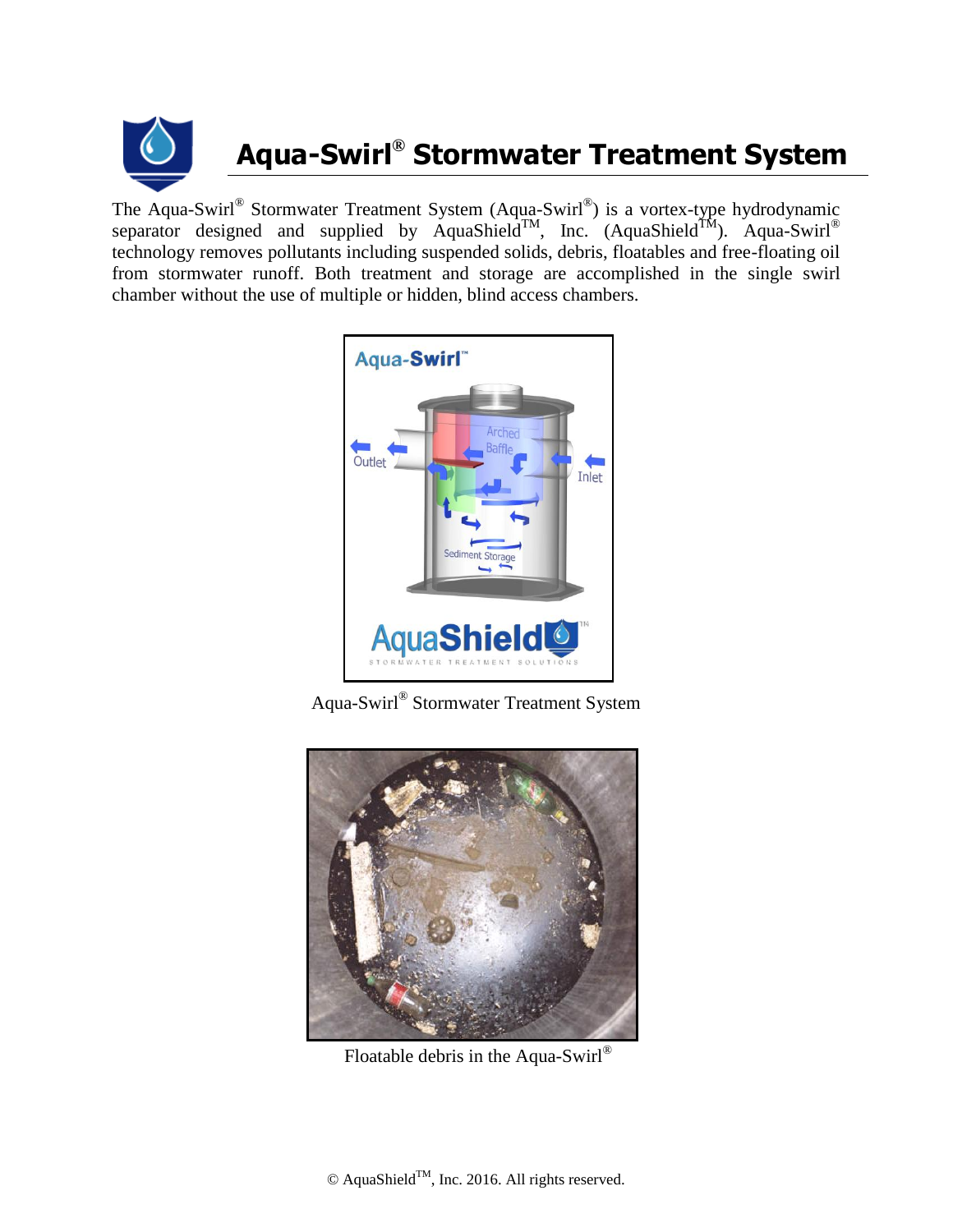

The treatment operation begins when stormwater enters the Aqua-Swirl® through a tangential inlet pipe that produces a circular (or vortex) flow pattern that causes contaminates to settle to the base of the unit. Since stormwater flow is intermittent by nature, the Aqua-Swirl® retains water between storm events providing both dynamic and quiescent settling of solids. The dynamic settling occurs during each storm event while the quiescent settling takes place between successive storms. A combination of gravitational and hydrodynamic drag forces encourages the solids to drop out of the flow and migrate to the center of the chamber where velocities are the lowest.

The treated flow then exits the Aqua-Swirl® behind the arched outer baffle. The top of the baffle is sealed across the treatment channel, thereby eliminating floatable pollutants from escaping the system. A vent pipe is extended up the riser to expose the backside of the baffle to atmospheric conditions, preventing a siphon from forming at the bottom of the baffle.



The Aqua-Swirl<sup>®</sup> system can be modified to fit a variety of purposes in the field, and the angles for inlet and outlet lines can be modified to fit most applications. The photo below demonstrates the flexibility of Aqua-Swirl® installations using a "twin" configuration in order to double the water quality treatment capacity. Two Aqua-Swirl® units were placed side by side in order to treat a high volume of water while occupying a small amount of space.



**Custom designed AS-9 Twin Aqua-Swirl®**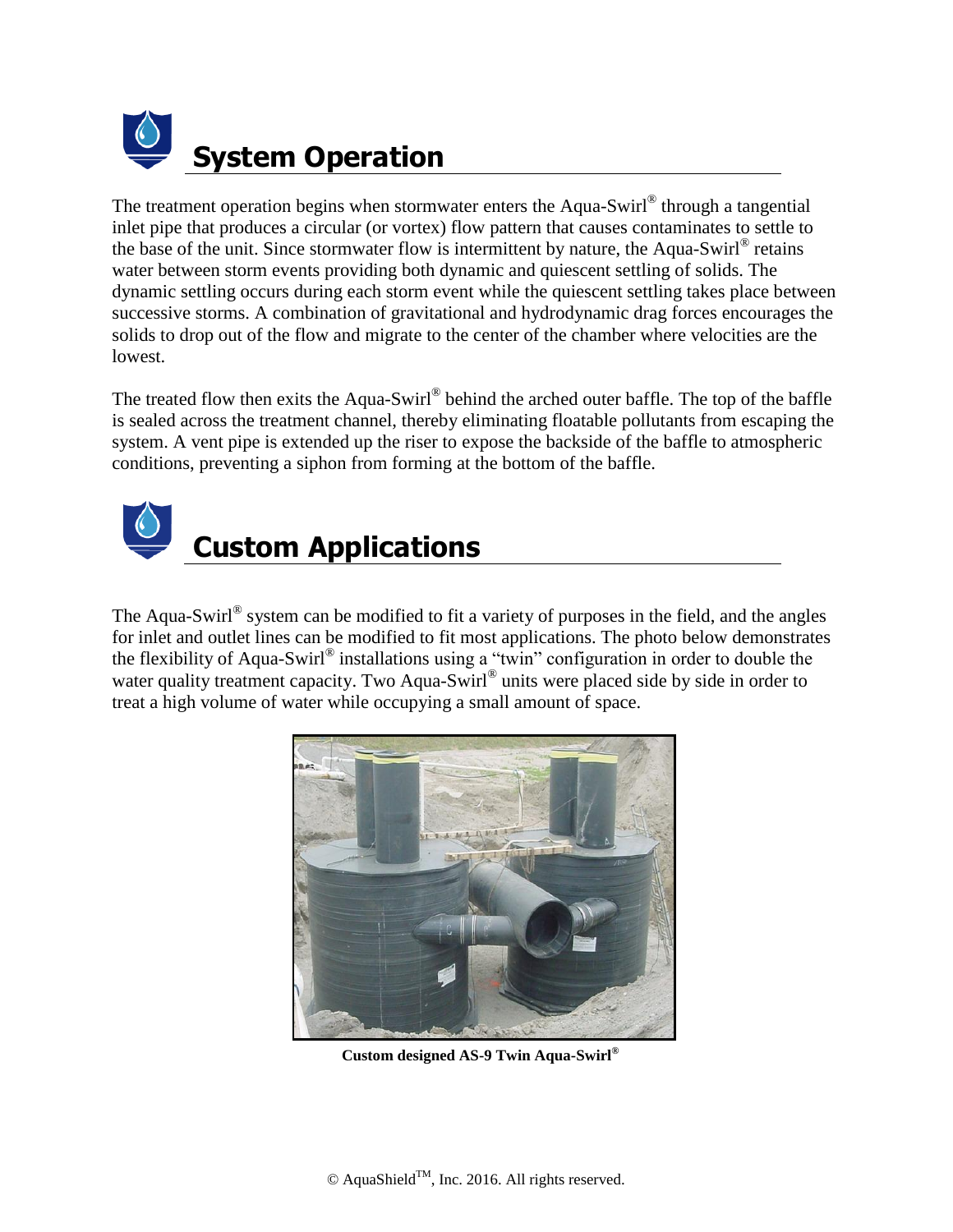

The Aqua-Swirl<sup>®</sup> system is designed so that it can easily be used for retrofit applications. With the invert of the inlet and outlet pipe at the same elevation, the Aqua-Swirl<sup>®</sup> can easily be connected directly to the existing storm conveyance drainage system. Furthermore, because of the lightweight nature and small footprint of the Aqua-Swirl® *,* existing infrastructure utilities (i.e., wires, poles, trees) would be unaffected by installation.



The long term performance of any stormwater treatment structure, including manufactured or land based systems, depends on a consistent maintenance plan. Inspection and maintenance functions are simple and easy for the Aqua-Swirl® allowing all inspections to be performed from the surface.

It is important that a routine inspection and maintenance program be established for each unit based on: (a) the volume or load of the contaminants of concern, (b) the frequency of releases of contaminants at the facility or location, and (c) the nature of the area being drained.

In order to ensure that our systems are being maintained properly, AquaShield<sup>TM</sup> offers a maintenance solution to all of our customers. We will arrange to have maintenance performed.



Aqua-Swirl® manhole cover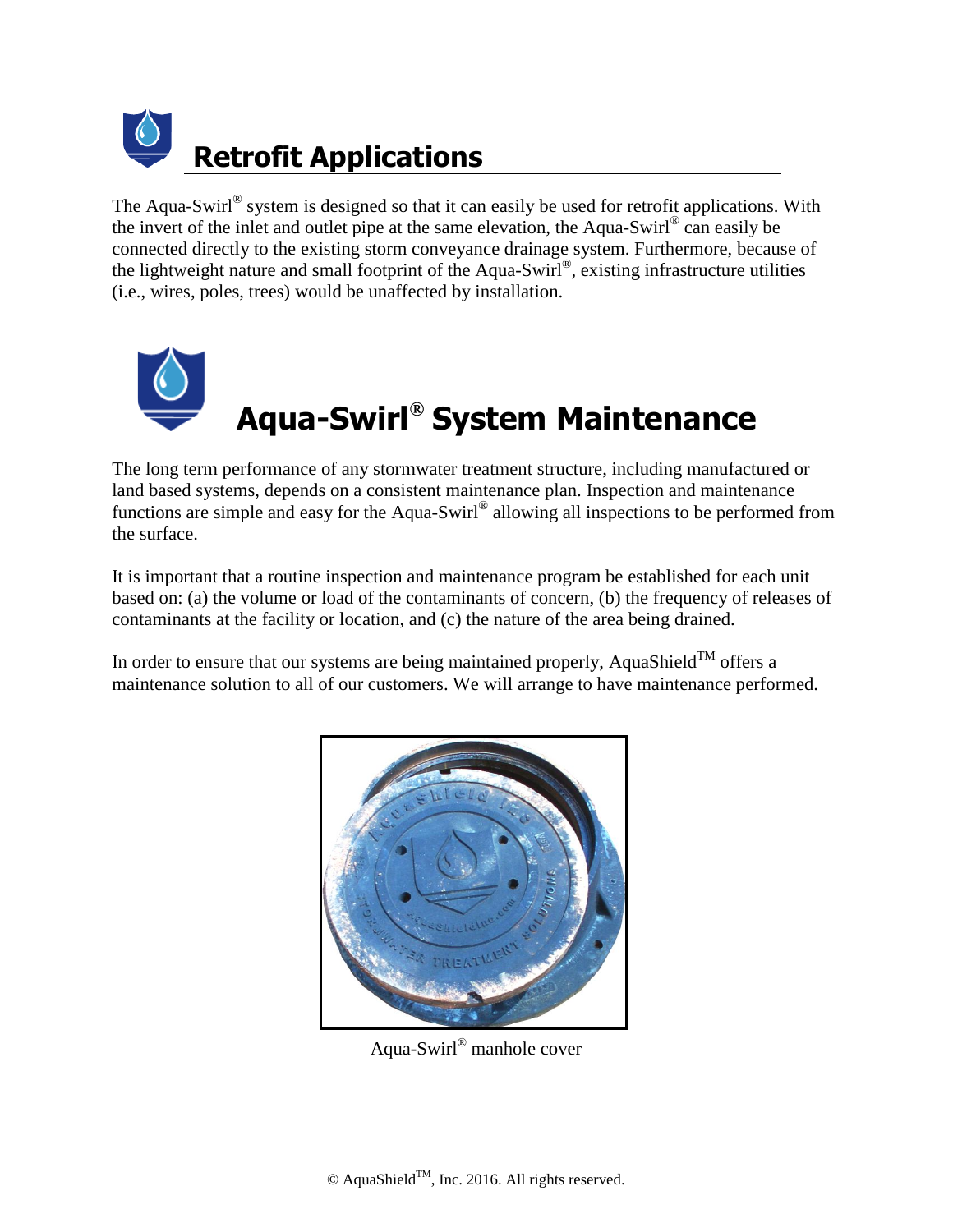

The Aqua-Swirl<sup>®</sup> can be inspected from the surface, eliminating the need to enter the system to determine when cleanout should be performed. In most cases, AquaShield<sup>TM</sup> recommends a quarterly inspection for the first year of operation to develop an appropriate schedule of maintenance. Based on experience of the system's first year in operation, we recommend that the inspection schedule be revised to reflect the site-specific conditions encountered. Typically, the inspection schedule for subsequent years is reduced to semi-annual inspection.



The Aqua-Swirl $^{\circ}$  has been designed to minimize and simplify the inspection and maintenance process. The single chamber system can be inspected and maintained entirely from the surface thereby eliminating the need for confined space entry. Furthermore, the entire structure (specifically, the floor) is accessible for visual inspection from the surface. There are no areas of the structure that are blocked from visual inspection or periodic cleaning. Inspection of any freefloating oil and floatable debris can be directly observed and maintained through the manhole access provided directly over the swirl chamber.

### **Aqua-Swirl® Inspection Procedure**

To inspect the Aqua-Swirl<sup>®</sup>, a hook is typically needed to remove the manhole cover. AquaShield<sup>TM</sup> provides a customized manhole cover with our distinctive logo to make it easy for maintenance crews to locate the system in the field. We also provide a permanent metal information plate affixed inside the access riser which provides our contact information, the Aqua-Swirl<sup>®</sup> model size, and serial number.

The only tools needed to inspect the Aqua-Swirl $^{\circ}$  system are a flashlight and a measuring device such as a stadia rod or pole. Given the easy and direct accessibility provided, floating oil and debris can be observed directly from the surface. Sediment depths can easily be determined by lowering a measuring device to the top of the sediment pile and to the surface of the water.

It should be noted that in order to avoid underestimating the volume of sediment in the chamber, the measuring device must be carefully lowered to the *top* of the sediment pile. Keep in mind that the finer sediment at the top of the pile may offer less resistance to the measuring device than the larger particles which typically occur deeper within the sediment pile.

The Aqua-Swirl $^{\circ}$  design allows for the sediment to accumulate in a semi-conical fashion as illustrated below. That is, the depth to sediment as measured below the water surface may be less in the center of the swirl chamber; and likewise, may be greater at the edges of the swirl chamber.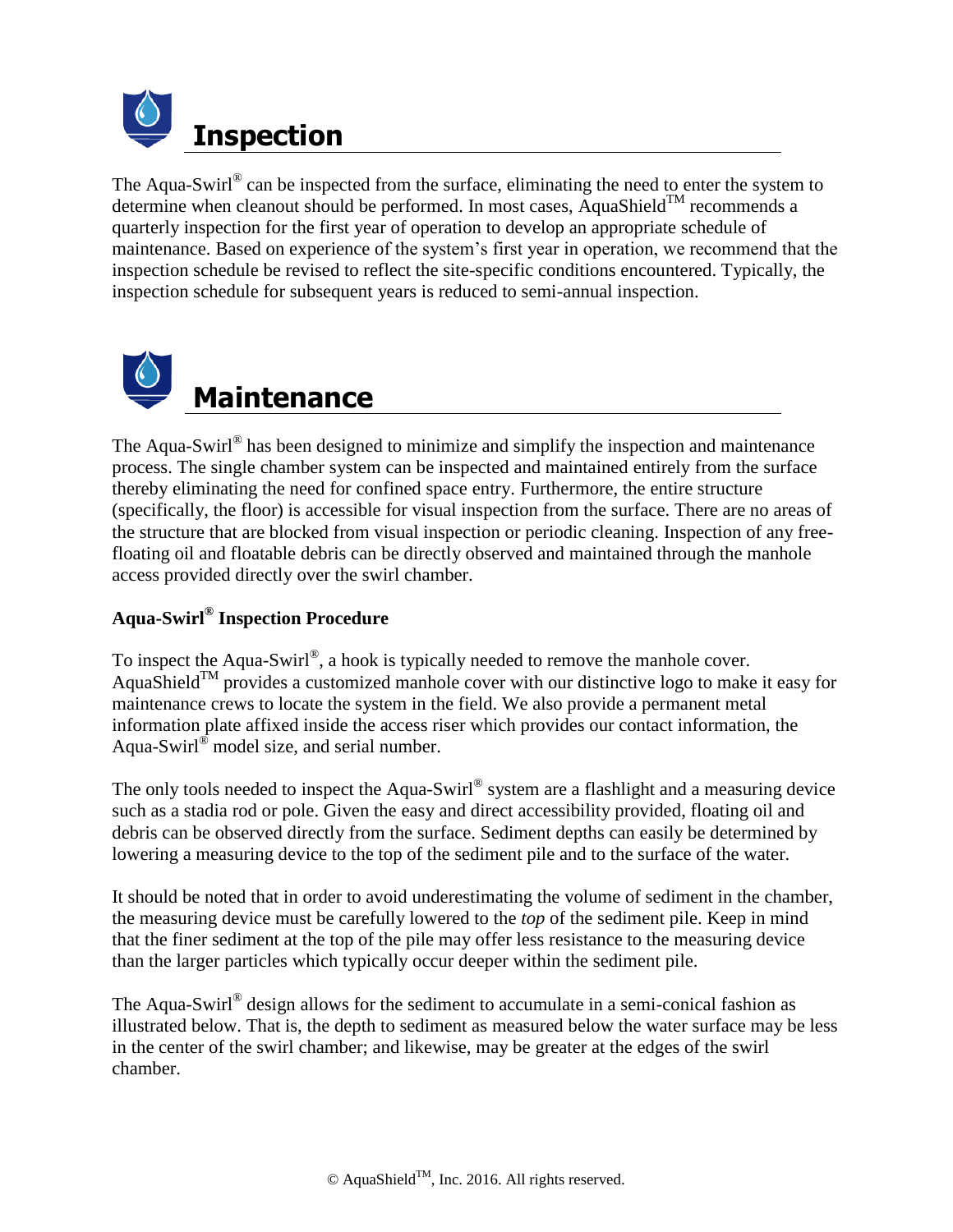

Sediment inspection using a stadia rod



Maximum recommended sediment depth prior to cleanout is 14 inches for all Aqua-Swirl® models

## **Aqua-Swirl® Cleanout Procedure**

Cleaning the Aqua-Swirl<sup>®</sup> is simple and quick. Free-floating oil and floatable debris can be observed and removed directly through the 30-inch service access riser provided. A vacuum truck is typically used to remove the accumulated sediment and debris. An advantage of the Aqua-Swirl<sup>®</sup> design is that the entire sediment storage area can be reached with a vacuum hose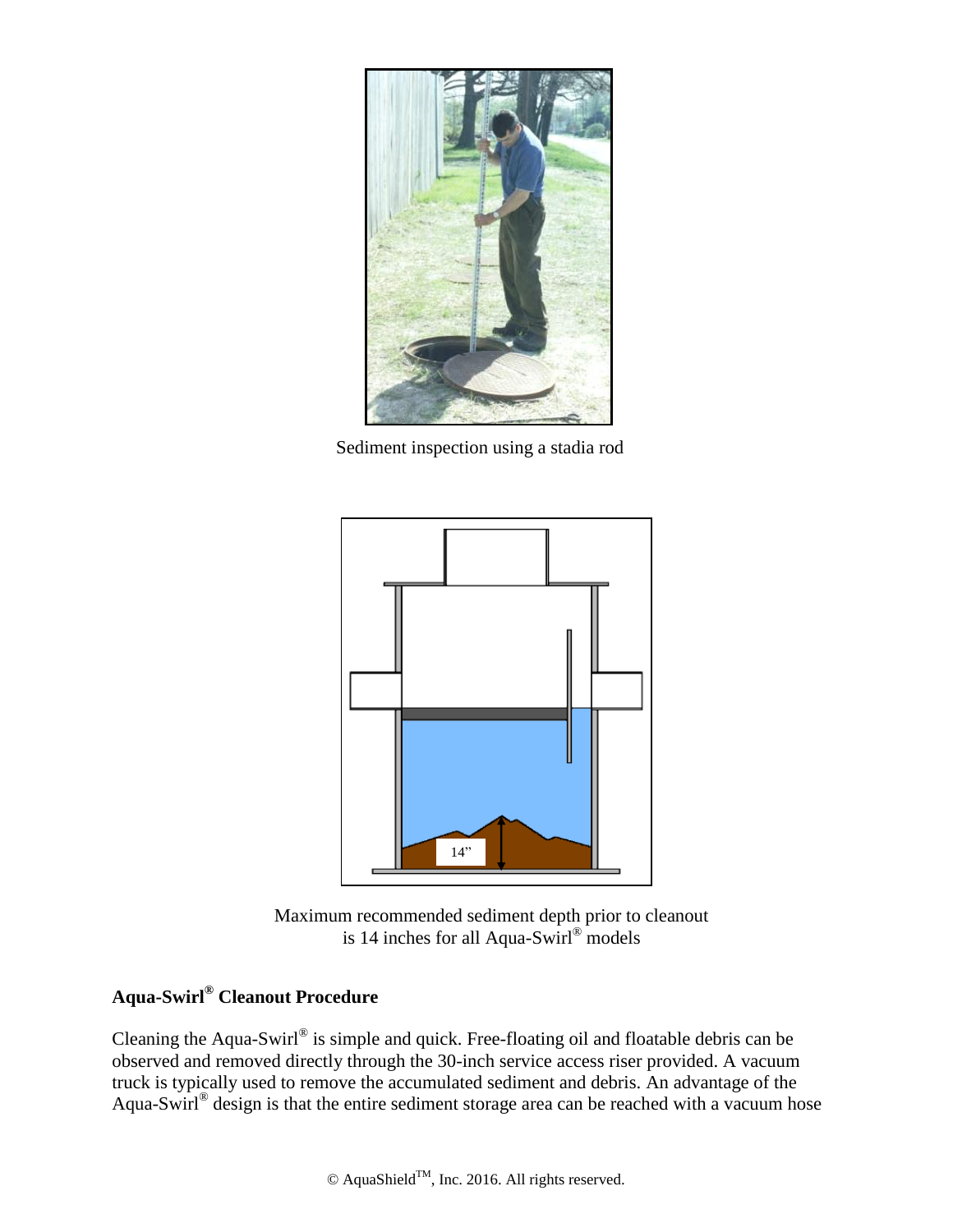from the surface reaching all the sides. Since there are no multiple or limited (blind) access chambers in the Aqua-Swirl®, there are no restrictions to impede on-site maintenance tasks.

#### **Disposal of Recovered Materials**

AquaShield<sup>TM</sup> recommends that all maintenance activities be performed in accordance with appropriate health and safety practices for the tasks and equipment being used. AquaShield<sup>TM</sup> also recommends that all materials removed from the Aqua-Swirl<sup>®</sup> and any external structures (e.g, bypass features) be handled and disposed in full accordance with any applicable local and state requirements.



Vacuum (vactor) truck quickly cleans the single open access swirl chamber

# *Aqua-Swirl® Inspection and Maintenance Work Sheets on following pages*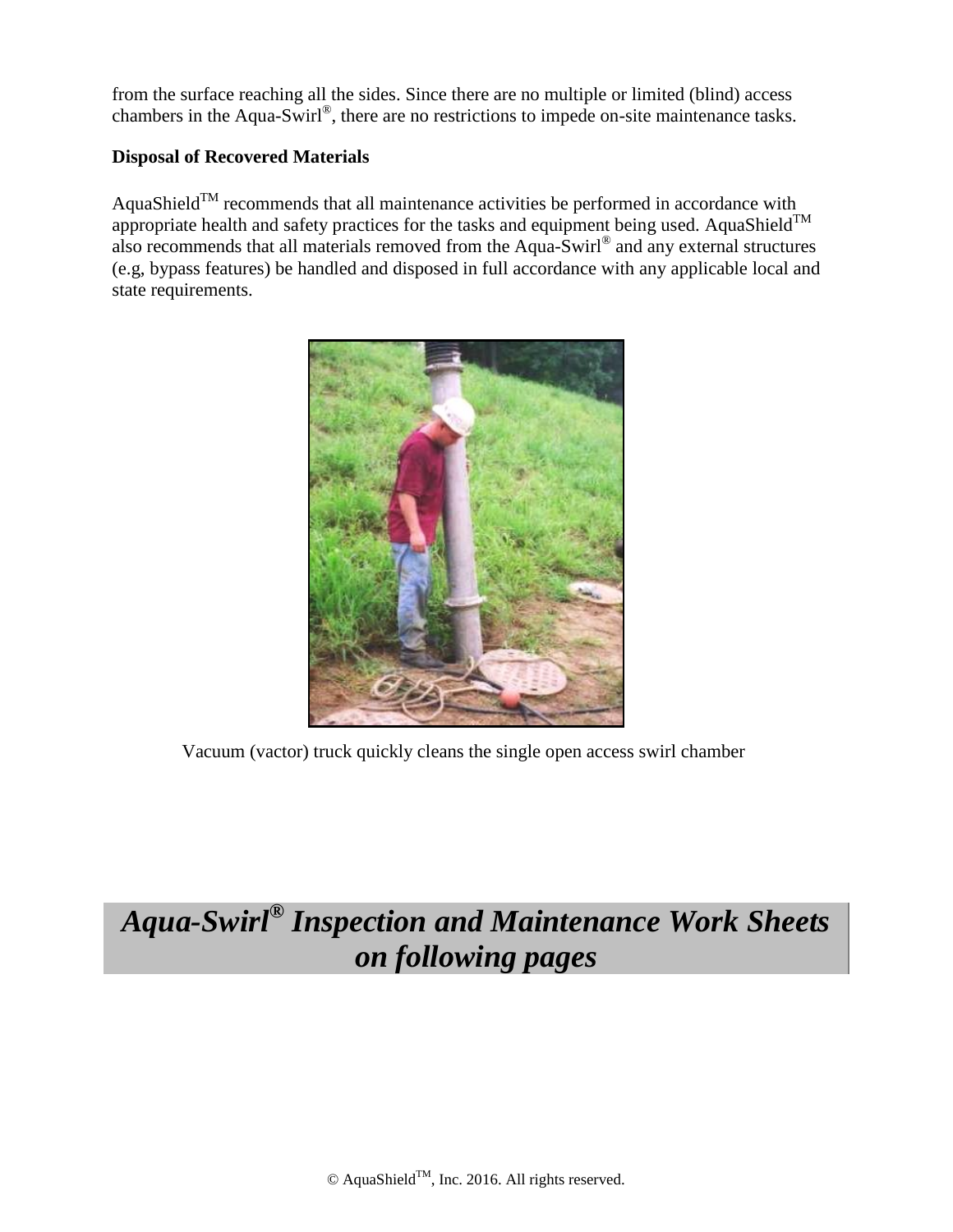### **Aqua-Swirl® Inspection and Maintenance Manual Work Sheets**

#### **SITE and OWNER INFORMATION**

| Site Name:                |                                                                                     |
|---------------------------|-------------------------------------------------------------------------------------|
| Site Location:            |                                                                                     |
| Date:                     | Time:                                                                               |
| <b>Inspector Name:</b>    |                                                                                     |
| <b>Inspector Company:</b> | Phone #: $\qquad \qquad$<br><u> 1980 - Johann Barnett, fransk politik (d. 1980)</u> |
| <b>Owner Name:</b>        |                                                                                     |
| <b>Owner Address:</b>     |                                                                                     |
| Owner Phone #:            | Emergency Phone #:                                                                  |

#### **INSPECTIONS**

#### **I. Floatable Debris and Oil**

- 1. Remove manhole lid to expose liquid surface of the Aqua-Swirl®.
- 2. Remove floatable debris with basket or net if any present.
- 3. If oil is present, measure its depth. Clean liquids from system if one half  $(\frac{1}{2})$  inch or more oil is present.

Note: Water in Aqua-Swirl® can appear black and similar to oil due to the dark body of the surrounding structure. Oil may appear darker than water in the system and is usually accompanied by oil stained debris (e.g. Styrofoam, etc.). The depth of oil can be measured with an oil/water interface probe, a stadia rod with water finding paste, a coliwasa, or collect a representative sample with a jar attached to a rod.

#### **II. Sediment Accumulation**

- 1. Lower measuring device (e.g. stadia rod) into swirl chamber through service access provided until top of sediment pile is reached.
- 2. Record distance to top of sediment pile from top of standing water: inches.
- 3. Maximum recommended sediment depth prior to cleanout is 14 inches for all models. Consult system shop drawing for treatment chamber depth as measured from the inlet pipe invert to base of the unit.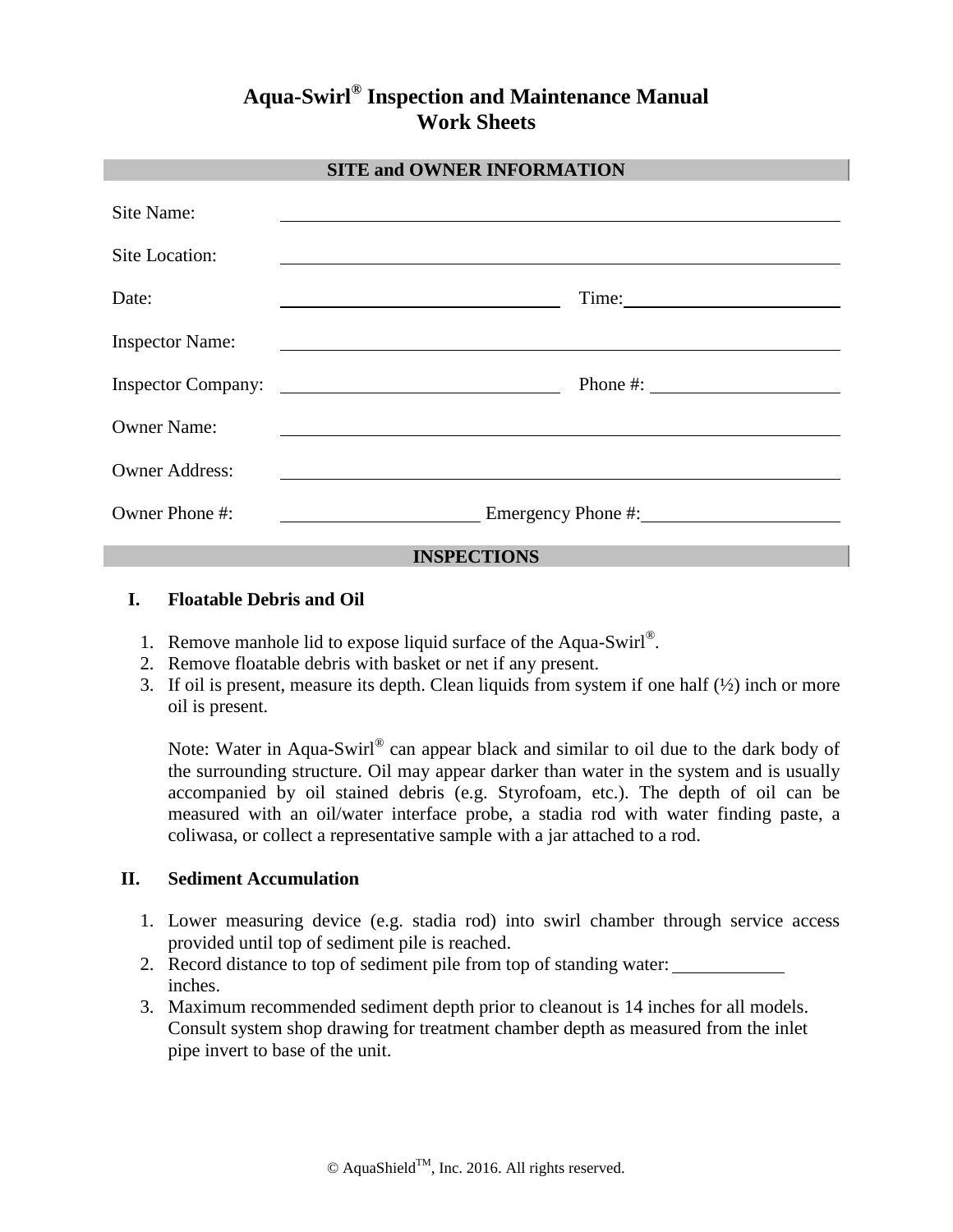#### **III. Diversion Structures (External Bypass Features)**

If a diversion (external bypass) configuration is present, it should be inspected as follows:

- 1. Inspect weir or other bypass feature for structural decay or damage. Weirs are more susceptible to damage than off-set piping and should be checked to confirm that they are not crumbling (concrete or brick) or decaying (steel).
- 2. Inspect diversion structure and bypass piping for signs of structural damage or blockage from debris or sediment accumulation.
- 3. When feasible, measure elevations on diversion weir or piping to ensure it is consistent with site plan designs.
- 4. Inspect downstream (convergence) structure(s) for sign of blockage or structural failure as noted above.

#### **CLEANING**

Schedule cleaning with local vactor company or AquaShield<sup>TM</sup> to remove sediment, oil and other floatable pollutants. The captured material generally does not require special treatment or handling for disposal. Site-specific conditions or the presence of known contaminants may necessitate that appropriate actions be taken to clean and dispose of materials captured and retained by the Aqua-Swirl®. All cleaning activities should be performed in accordance with property health and safety procedures.

AquaShield<sup>TM</sup> always recommends that all materials removed from the Aqua-Swirl® during the maintenance process be handled and disposed in accordance with local and state environmental or other regulatory requirements.

#### **MAINTENANCE SCHEDULE**

#### **I. During Construction**

Inspect the Aqua-Swirl<sup>®</sup> every three  $(3)$  months and clean the system as needed. The Aqua-Swirl® should be inspected and cleaned at the end of construction regardless of whether it has reached its maintenance trigger.

#### **II. First Year Post-Construction**

Inspect the Aqua-Swirl<sup>®</sup> every three (3) months and clean the system as needed.

Inspect and clean the system once annually regardless of whether it has reached its sediment or floatable pollutant storage capacity.

#### **III. Second and Subsequent Years Post-Construction**

If the Aqua-Swirl<sup>®</sup> did not reach full sediment or floatable pollutant capacity in the First Year Post-Construction period, the system can be inspected and cleaned once annually.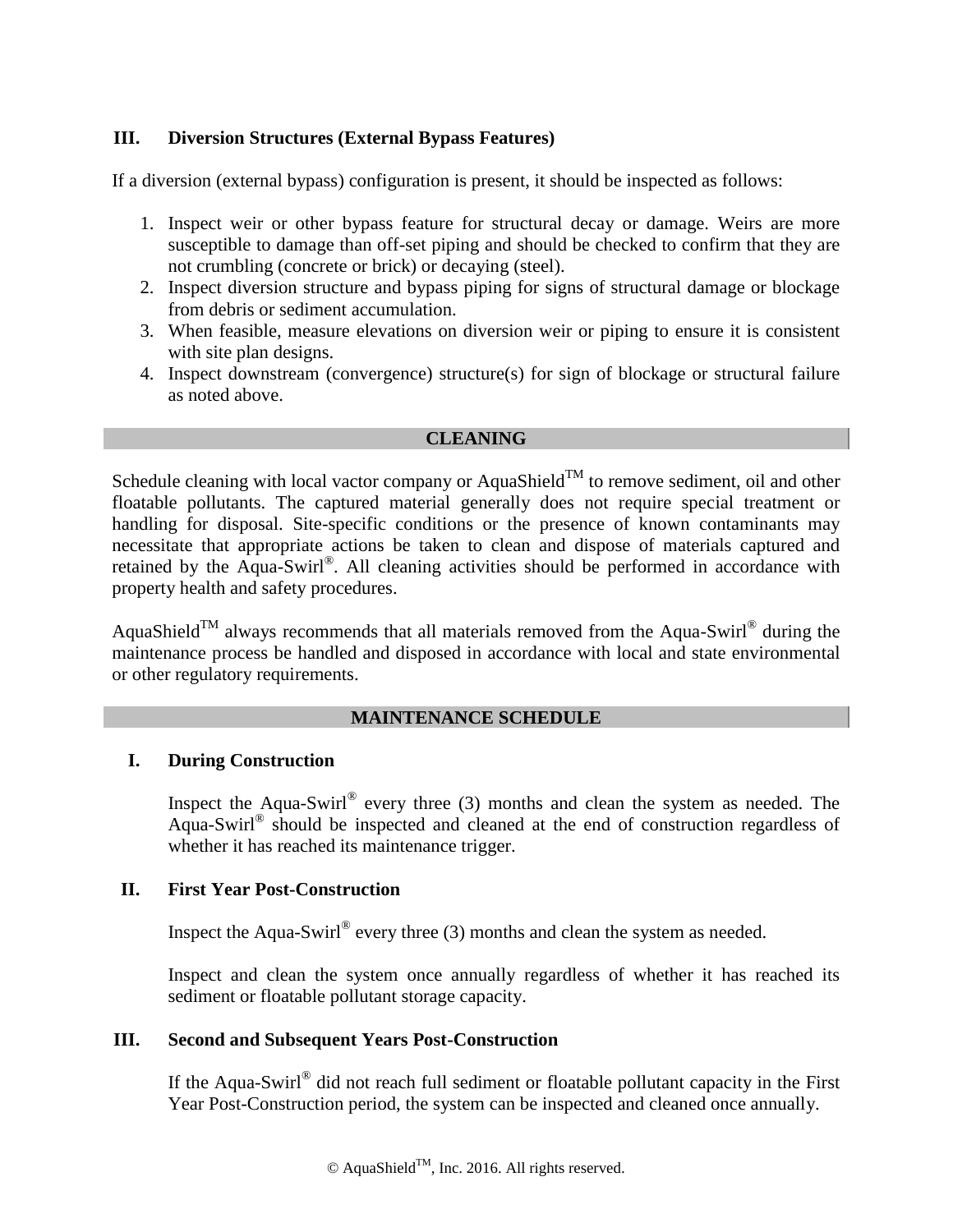If the Aqua-Swirl® reached full sediment or floatable pollutant capacity in less than  $12$ months in the First Year Post-Construction period, the system should be inspected once every six (6) months and cleaned as needed. The Aqua-Swirl<sup>®</sup> should be cleaned annually regardless of whether it reaches its sediment or floatable pollutant capacity.

#### **IV. Bypass Structures**

Bypass structures should be inspected whenever the Aqua-Swirl® is inspected. Maintenance should be performed on bypass structures as needed.

#### **MAINTENANCE COMPANY INFORMATION**

| Company Name:                                        |                                               |                            |                                          |
|------------------------------------------------------|-----------------------------------------------|----------------------------|------------------------------------------|
| <b>Street Address:</b>                               |                                               |                            |                                          |
| City:                                                |                                               |                            | State/Prov.: Zip/Postal Code:            |
| Contact:                                             |                                               |                            |                                          |
|                                                      |                                               |                            |                                          |
|                                                      | <b>ACTIVITY LOG</b>                           |                            |                                          |
| Date of Cleaning:                                    |                                               | this data for first year). | (Next inspection should be 3 months from |
| Time of Cleaning:<br>Start:                          |                                               |                            |                                          |
| Date of Next Inspection:                             |                                               |                            |                                          |
| Floatable debris present:                            | Yes<br>N <sub>0</sub>                         |                            |                                          |
|                                                      | Notes:                                        |                            |                                          |
|                                                      |                                               |                            |                                          |
|                                                      |                                               |                            |                                          |
| Oil present: Yes No<br>Measurement method and notes: |                                               |                            | Oil depth (inches):                      |
|                                                      |                                               |                            |                                          |
|                                                      | <b>STRUCTURAL CONDITIONS and OBSERVATIONS</b> |                            |                                          |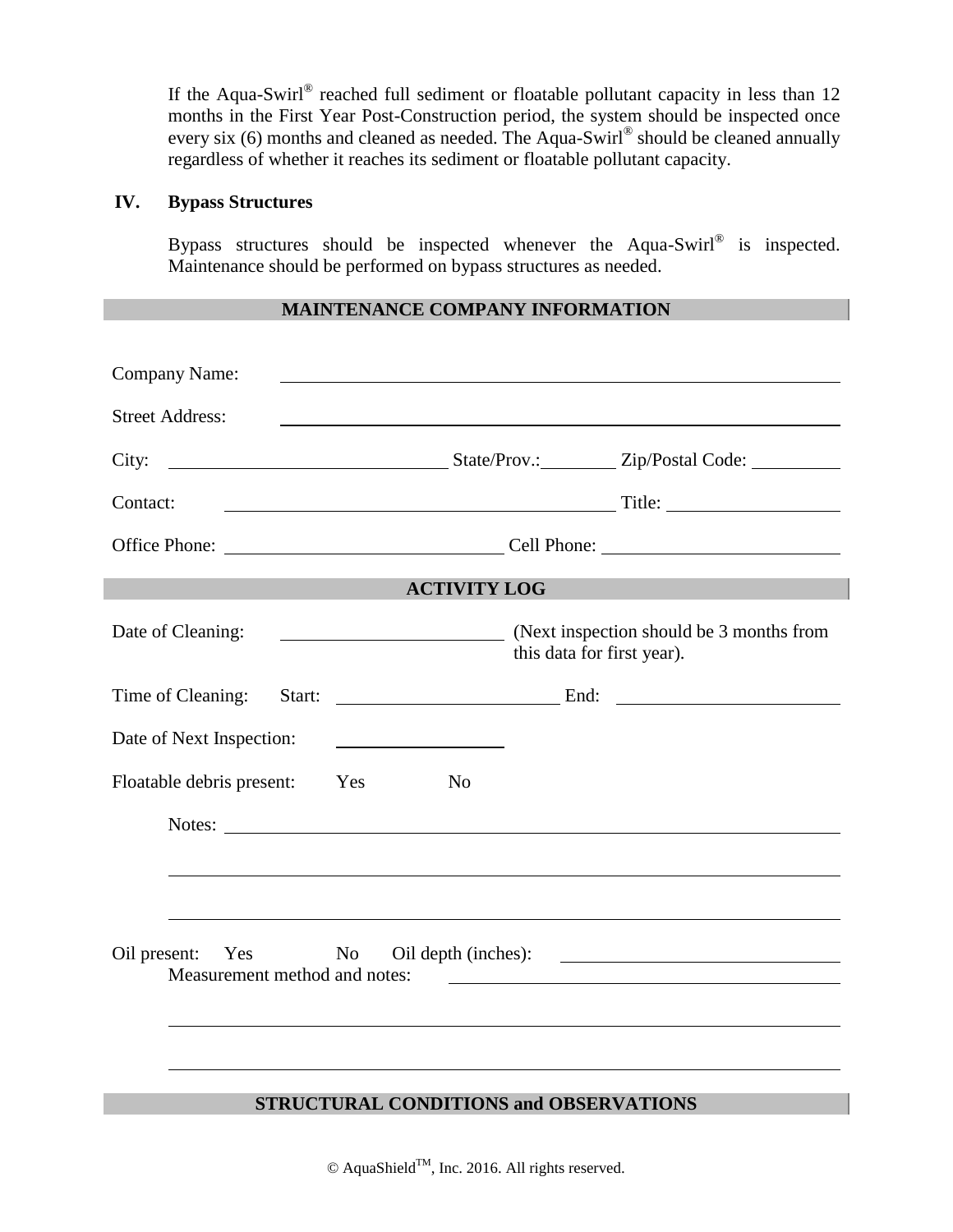|  |  |                                                                                                                                                                                                                               | Structural wear: Yes No Where: 1988 Mo Where 2020 |
|--|--|-------------------------------------------------------------------------------------------------------------------------------------------------------------------------------------------------------------------------------|---------------------------------------------------|
|  |  |                                                                                                                                                                                                                               | Odors present: Yes No Describe: 1988              |
|  |  | Clogging: Yes No Describe: 1983. Manual Manual Manual Manual Manual Manual Manual Manual Manual Manual Manual Manual Manual Manual Manual Manual Manual Manual Manual Manual Manual Manual Manual Manual Manual Manual Manual |                                                   |
|  |  |                                                                                                                                                                                                                               | Other Observations:                               |
|  |  |                                                                                                                                                                                                                               |                                                   |

#### **NOTES**

| <b>Additional Comments and/or Actions To Be Taken</b> | <b>Time Frame</b> |
|-------------------------------------------------------|-------------------|
|                                                       |                   |
|                                                       |                   |
|                                                       |                   |
|                                                       |                   |
|                                                       |                   |
|                                                       |                   |
|                                                       |                   |
|                                                       |                   |
|                                                       |                   |
|                                                       |                   |
|                                                       |                   |
|                                                       |                   |
|                                                       |                   |
|                                                       |                   |
|                                                       |                   |
|                                                       |                   |
|                                                       |                   |

### **ATTACHMENTS**

- Attach site plan showing Aqua-Swirl® location.
- Attach detail drawing showing Aqua-Swirl<sup>®</sup> dimensions and model number.
- If a diversion configuration is used, attach details showing basic design and elevations (where feasible).